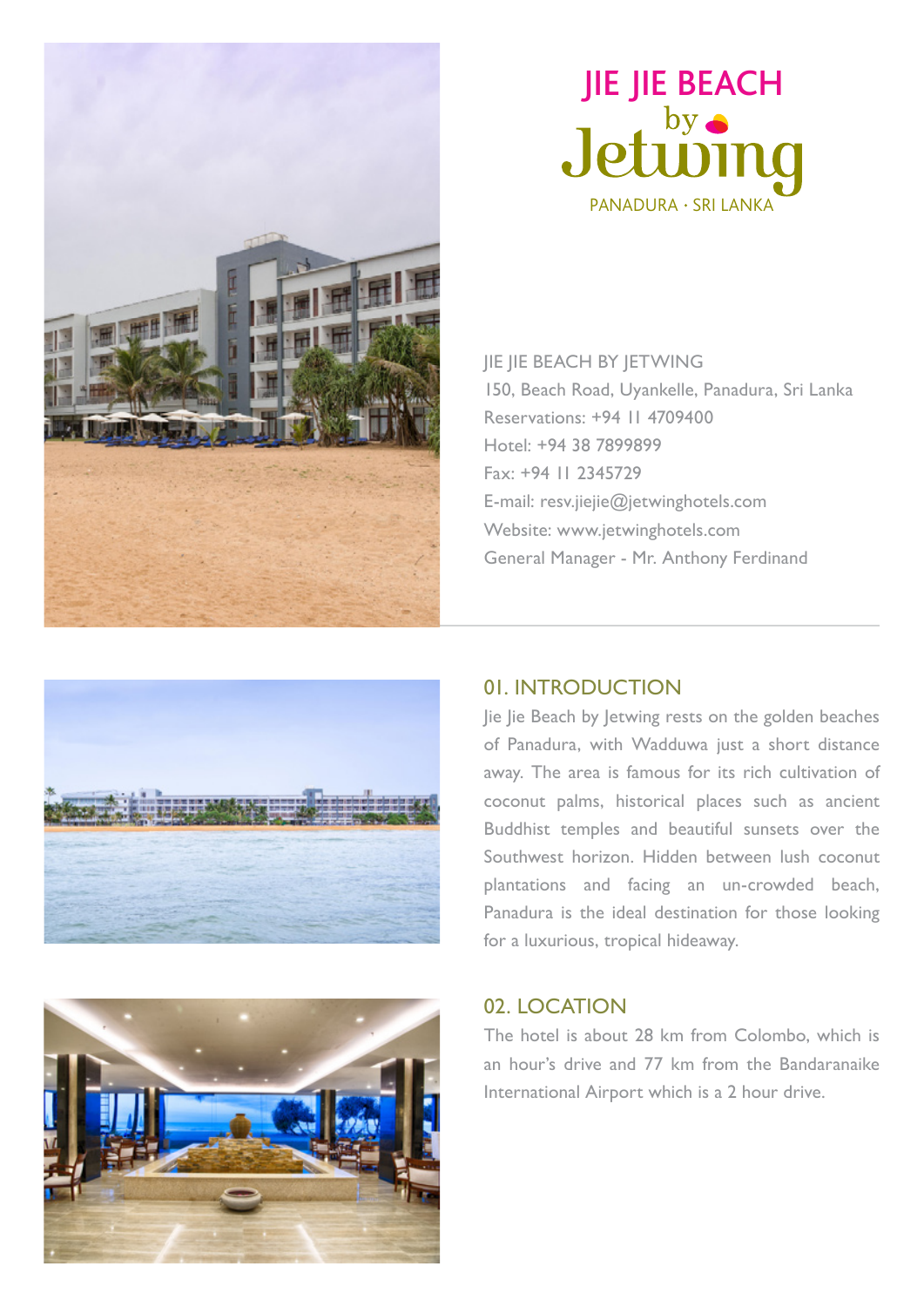







#### 03. ROOMS

Jie Jie Beach by Jetwing is built to seamlessly blend with the sands and sea views of the southwest. This property boasts 180 rooms with attached balconies and terraces facing the Indian Ocean.

#### 03.01 Total Number of Rooms

| Suite & Rooms                   | Number         | Area                                                                                                                                                                                                          |
|---------------------------------|----------------|---------------------------------------------------------------------------------------------------------------------------------------------------------------------------------------------------------------|
| Standard<br>(Garden view)       | 72             | Bedroom area -18.5sqm<br>Bathroom area -5.3sqm<br>Total area -23.8sqm                                                                                                                                         |
| Deluxe<br>(Sea view)            | 102            | Bedroom area -21.5sqm<br>Bathroom area -5.3sqm<br>Balcony -5.3sqm<br>Total area -32. I sqm                                                                                                                    |
| Junior Suite                    | 0 <sup>1</sup> | Bedroom area -49.6sqm<br>Bathroom area -5.4sqm<br><b>Total area -55sqm</b>                                                                                                                                    |
| Honeymoon<br>Suite              | 02             | Bedroom area -47.7sqm<br>Bathroom area - I Isqm<br>Balcony -12.6sqm<br>Total area -71.3sqm                                                                                                                    |
| <b>Family Suite</b>             | 02             | Bedroom 1-21.5sqm<br>Bedroom 2 - 15sqm<br>Bathroom 1- 6.4sqm<br>Bathroom 2 - 5.4sqm<br>Living area - 25.3sqm<br>Balcony - 7sqm<br>Total - 80.6sqm                                                             |
| <b>Superior Family</b><br>Suite | 0 <sup>1</sup> | Bedroom I - 16sqm<br>Bedroom 2 - 21.5sqm<br>Bathroom I - 6.4sqm<br>Bathroom 2 - 6.3 sqm<br>Bathroom 3 - 5.3sqm<br>Living area - 56. Isqm<br>Pantry - 3.2 sqm<br>Balcony - 16.4 sqm<br><b>Total - 131.2sqm</b> |
| <b>Total</b>                    | 180            |                                                                                                                                                                                                               |

Number of twin rooms - 85 Number of double rooms - 85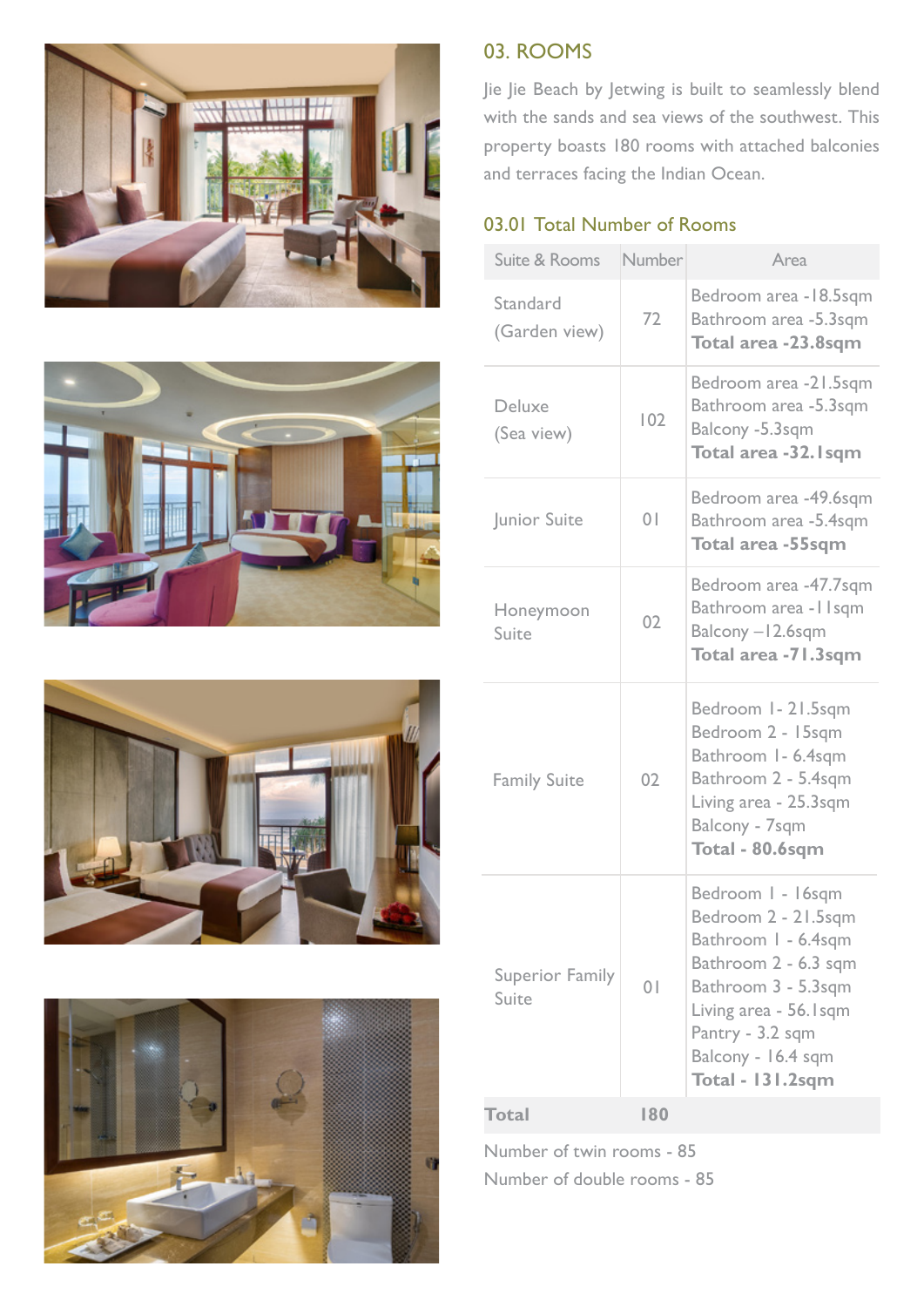







#### 03.02 Room Facilities

- Air-conditioning
- Electric power 220v to 240v
- Telephone
- TV
- Mini bar
- Safe
- Shower with hot and cold water
- Custom-made toiletries created by Link Natural
- Tea/coffee making facility
- Bottled water
- Bathrobe and hairdryer
- Sitting area
- Iron and ironing board

#### 03.03 Room Facilities on Request

• Newspaper on request

# 04. DINING

## 04.01 Restaurant & Bar

- All-day Dining Restaurant Global cuisine
- Golden Silk Chinese Restaurant
- Bar and Karaoke Lounge
- Lounge Café
- Pool Bar

#### 05. GUEST FACILITIES

- 24 hour room service
- Free Wi-Fi
- Laundry service
- Doctor on call
- Daily housekeeping
- Parking facilities
- Careems Gem and Jewellery shop
- Souvenir shop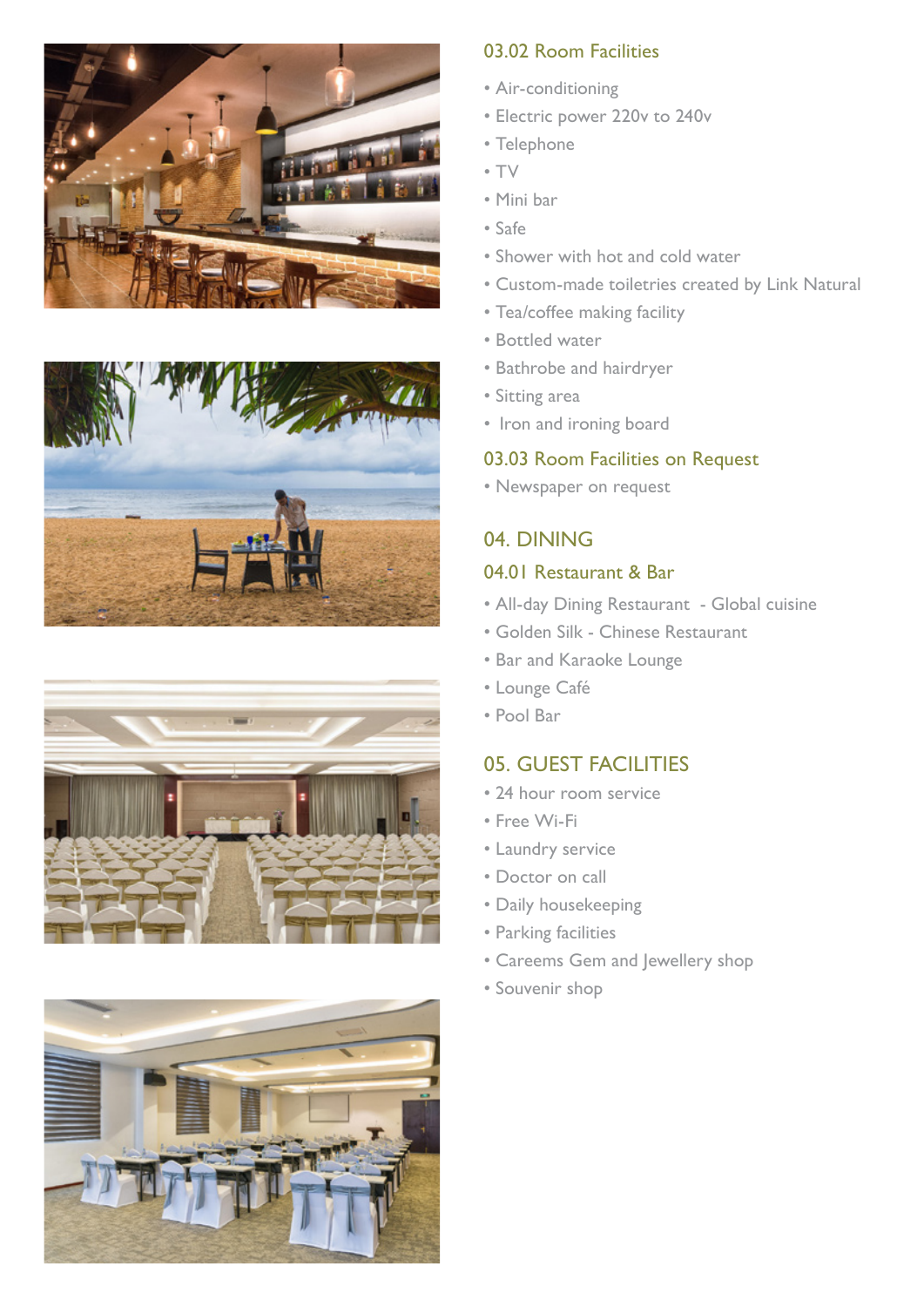







#### 06. CONFERENCE & BANQUET **FACILITIES**

| Facility                                           | Capacity        |
|----------------------------------------------------|-----------------|
| Banquet Hall (572sqm)                              | 550 (banquet)   |
| Conference hall A (282sqm)                         | 220 (classroom) |
| Conference hall B (154sqm)                         | 110 (classroom) |
| Multipurpose banquet hall<br>(246 <sub>sqm</sub> ) | 125 (banquet)   |
| Boardroom (100sqm)                                 | 30              |
| 2 breakout rooms<br>$(63.2$ sqm each)              | 15              |

#### 06. SPORTS & WELLNESS

- Swimming pool inclusive of the children's pool
- Spa
- Gym

### 07. OUTDOOR ACTIVITIES & **EXCURSIONS**

#### Archaeological sites

Pahiyangala Richmond Castle

Religious Excursions

Kaluthara Temple

The Bawa trail Geoffrey Bawa's Lunuganga Bevis Bawa's Brief Garden

# Activities in and around Jie Jie Beach by Jetwing:

Beach volleyball Surfing Village walks Biking